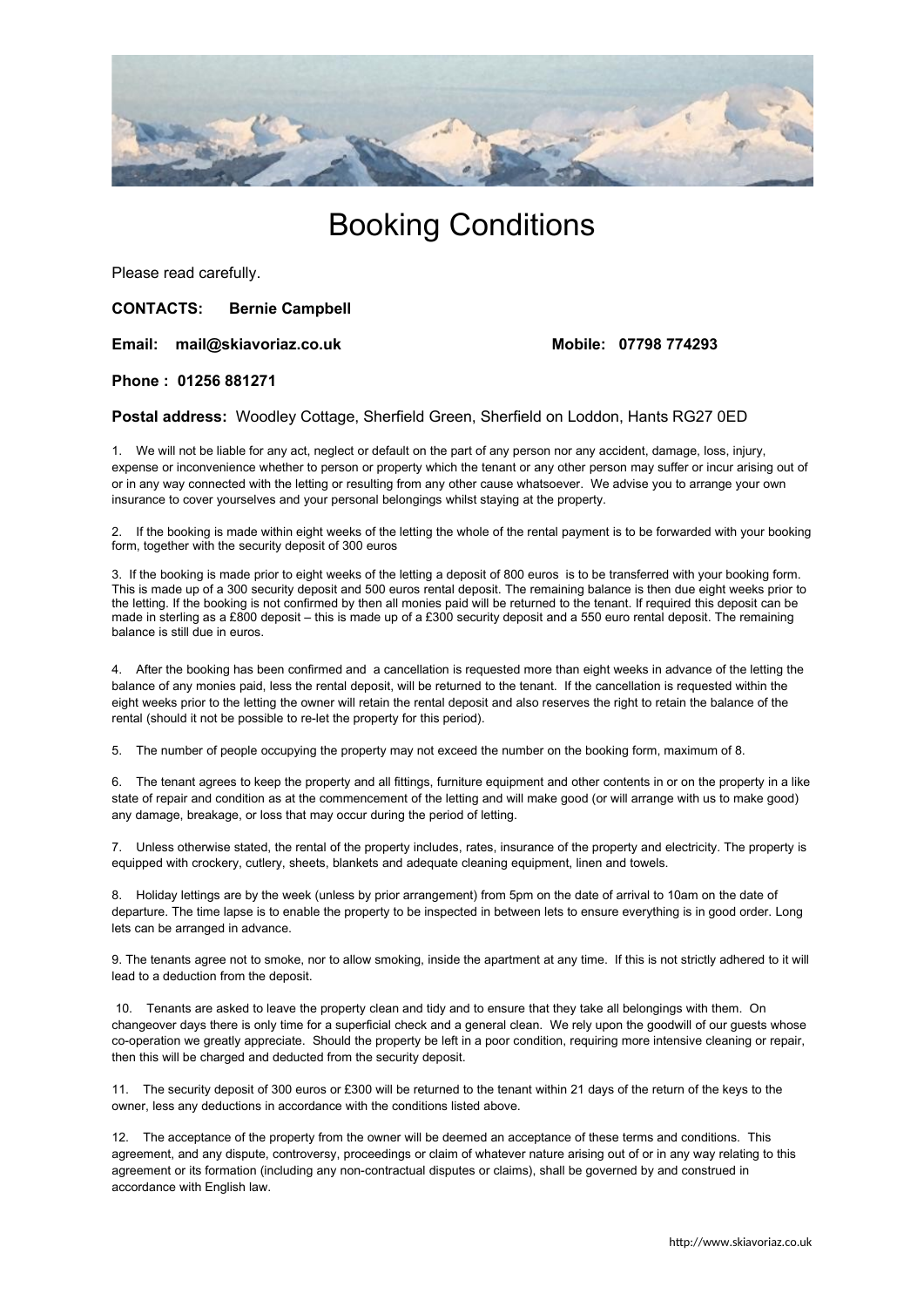

I will transfer 800 euros to the bank account overleaf.

(If you elect to pay the £800 deposit please instead transfer to UK bank account - Sort Code 20-71-04 A/C 50176532 – B J & E M A Campbell)

I agree to forward final payment eight weeks prior to the letting or earlier.

I have read the Terms and Conditions attached and accepted it; I am over 21 years of age and accept that my booking is for the holiday period stated above. I am willing to accept responsibility for any breakages and will vacate the property at the conclusion of the period above as agreed.

ADDITIONAL INFORMATION: If you need any further information on the property or facilities please do not hesitate to contact us.